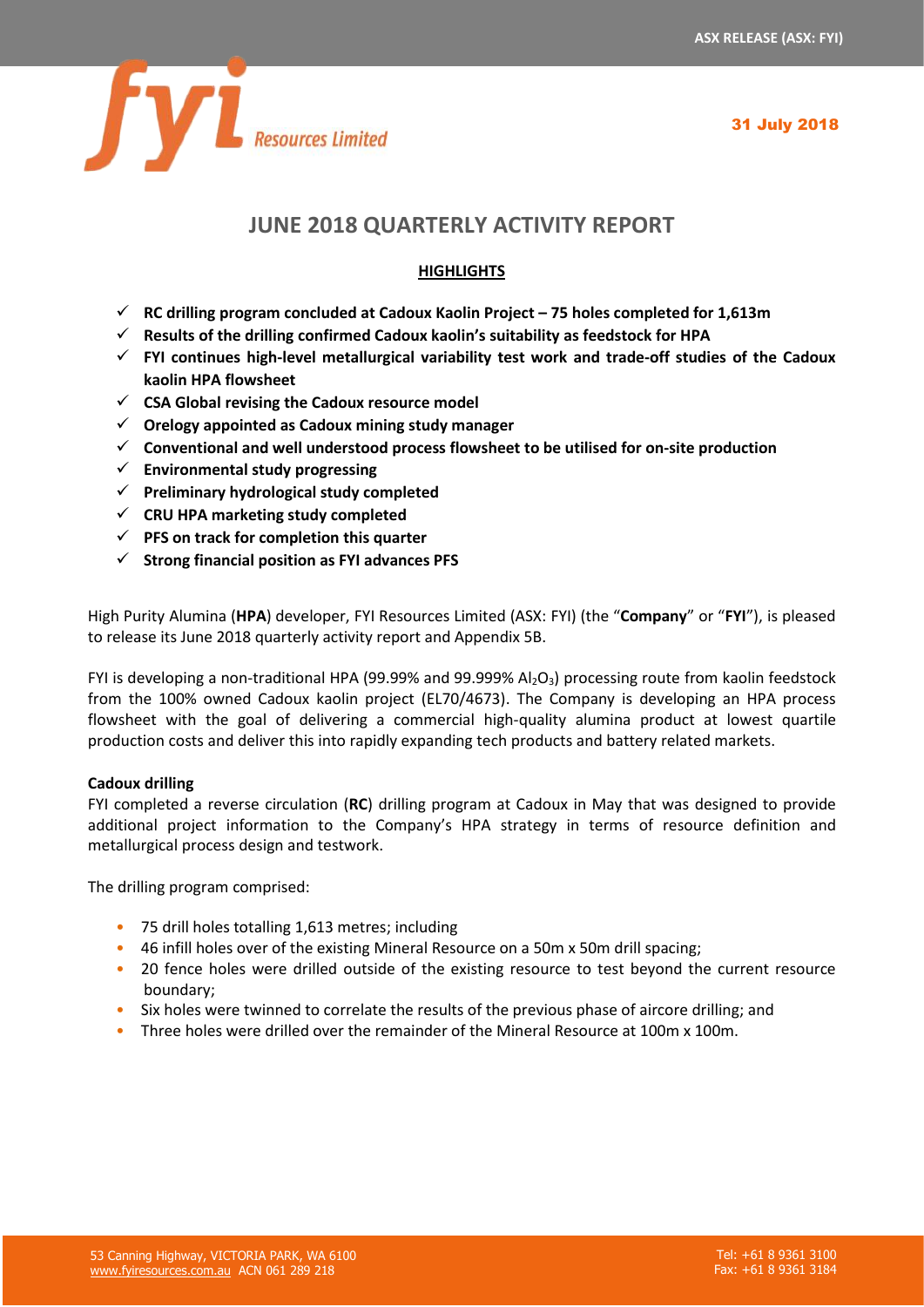



The program provided FYI with the following information:

- Increased understanding of the Cadoux kaolin resource;
- Generation of further data to be incorporated into a revised resource model;
- Support the current geological model in terms of grade and variation of the deposit as a feedstock;
- Provide further kaolin feedstock for continued metallurgical test work and process studies;
- To test the extent of the kaolin resource;
- Increased data for the mining and site based operational studies.

The drilling program generated 640 x 2m composite samples that were submitted to Intertek laboratories in Perth for standard kaolin suite analysis. The results of the test work were reported in the Company's ASX releases (25 June and 9 July 2018).

The Company also carried out a number of associated tests during the drilling program to support the Company's prefeasibility study (**PFS**) which included in-situ moisture of the kaolin to determine specific gravity (mass) of the deposit, environmental base line studies, soil characterisation tests for rehabilitation and infrastructure site works (such as the tailings dam) and down-hole geophysics for moisture and resource geometry.

The drilling program and associated analysis confirms the quality and characteristics of the Cadoux kaolin as suitable feedstock for HPA refining.

#### **Prefeasibility Studies**

#### **Metallurgical process design**

The metallurgical studies under the metallurgical manager, Independent Metallurgical Operations (IMO), continued during the quarter.

Additional variability samples were trialled through the leach flowsheet by IMO to determine the impact on recovery and grade of a matrix of outcomes to determine optimal operating ranges.

The following metallurgical matrix studies included:

- High and low-grade samples
- Impurities present in the ore such as sodium, magnesium, iron and potassium
- Leach optimisation of the Cadoux kaolin reporting excellent overall alumina recoveries;
- Test the spatial variability of the resource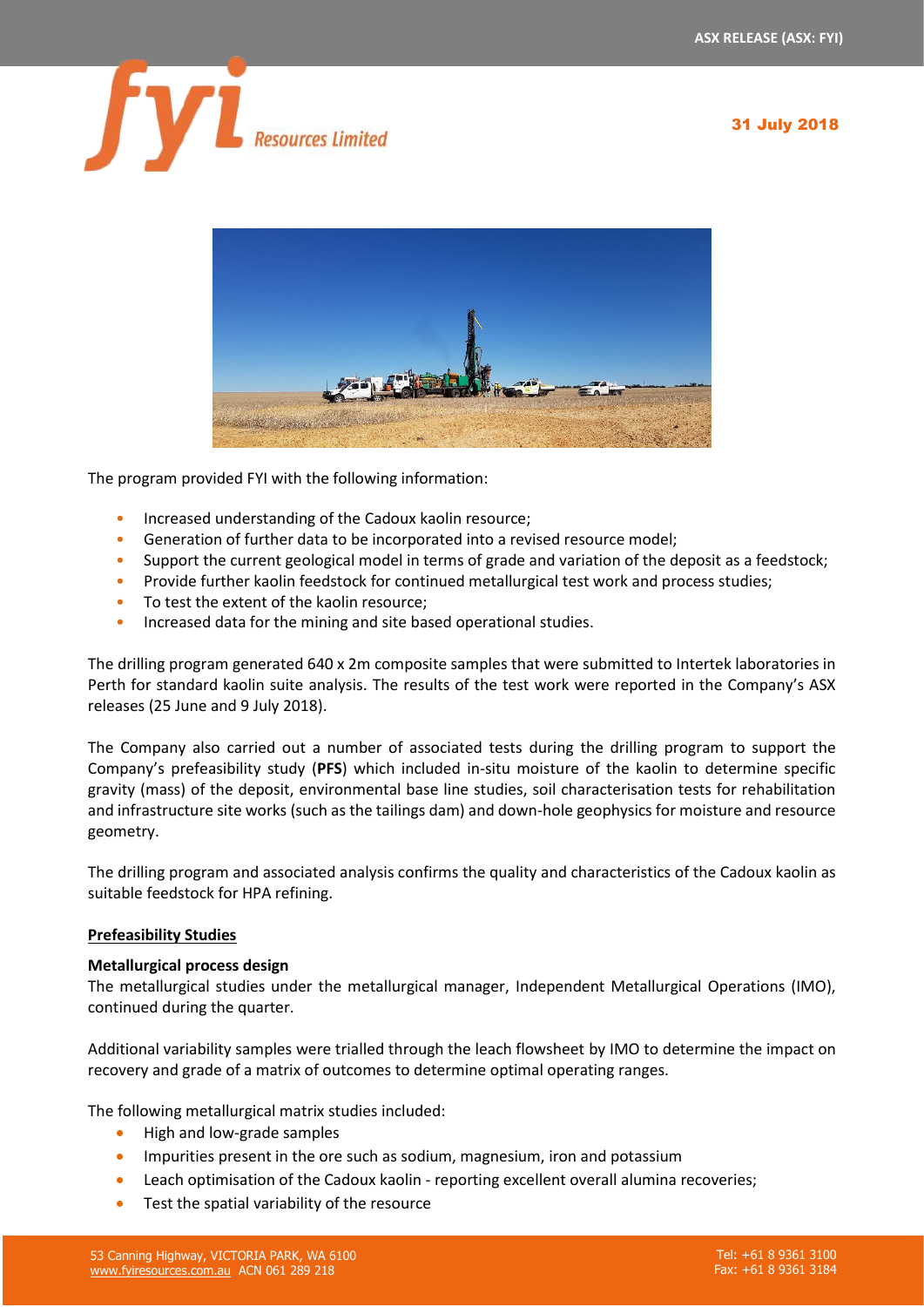

- Completion of the variability leach testwork;
- Improved understanding and control of the leaching process and the impact of feed grades on the final leach recoveries;
- Kaolin product testing to assess the potential of producing additional different products; and
- Completion of the precipitation series testworks.



*FYI produced HPA (99.99% Al2O3)*

IMO is also finalising a supplementary stage of testwork following the completion of the scoping study testwork program to develop and trial a robust recirculating stream flowsheet through 'Locked Cycle' testing to improve the refining process efficiencies and economics.

#### **Project study engineering advancements**

During the quarter the Company's engineering manager, GR Engineering Services (GRES), continued their Cadoux project review and assistance with supporting the ongoing metallurgical testwork.

The preliminary work on the process design criteria for the Cadoux project was advanced and is now awaiting final results from IMO's variability testwork.

#### **Preliminary mining study**

As the various study phases have progressed and project certainty increases, in developing the broader economic parameters for the PFS, FYI appointed Orelogy Consulting Pty Ltd as the Company's mining study manager to undertake several key preliminary mining reviews of the Cadoux site-based operations.

Orelogy will review the early stage mining site based on operational aspects of the Cadoux project and provide an overview of the project's mining requirements, scheduling, stockpiles, waste dumps, tailings storage facilities, and the associated logistics, capital requirements, key challenges and risks and other various operational aspects deemed important to the Company's decision-making process.

The study will be concluded in the current quarter and will investigate:

- Site layout options
- On site processing
- Water management
- Material movement reviews based on continuous versus campaign mining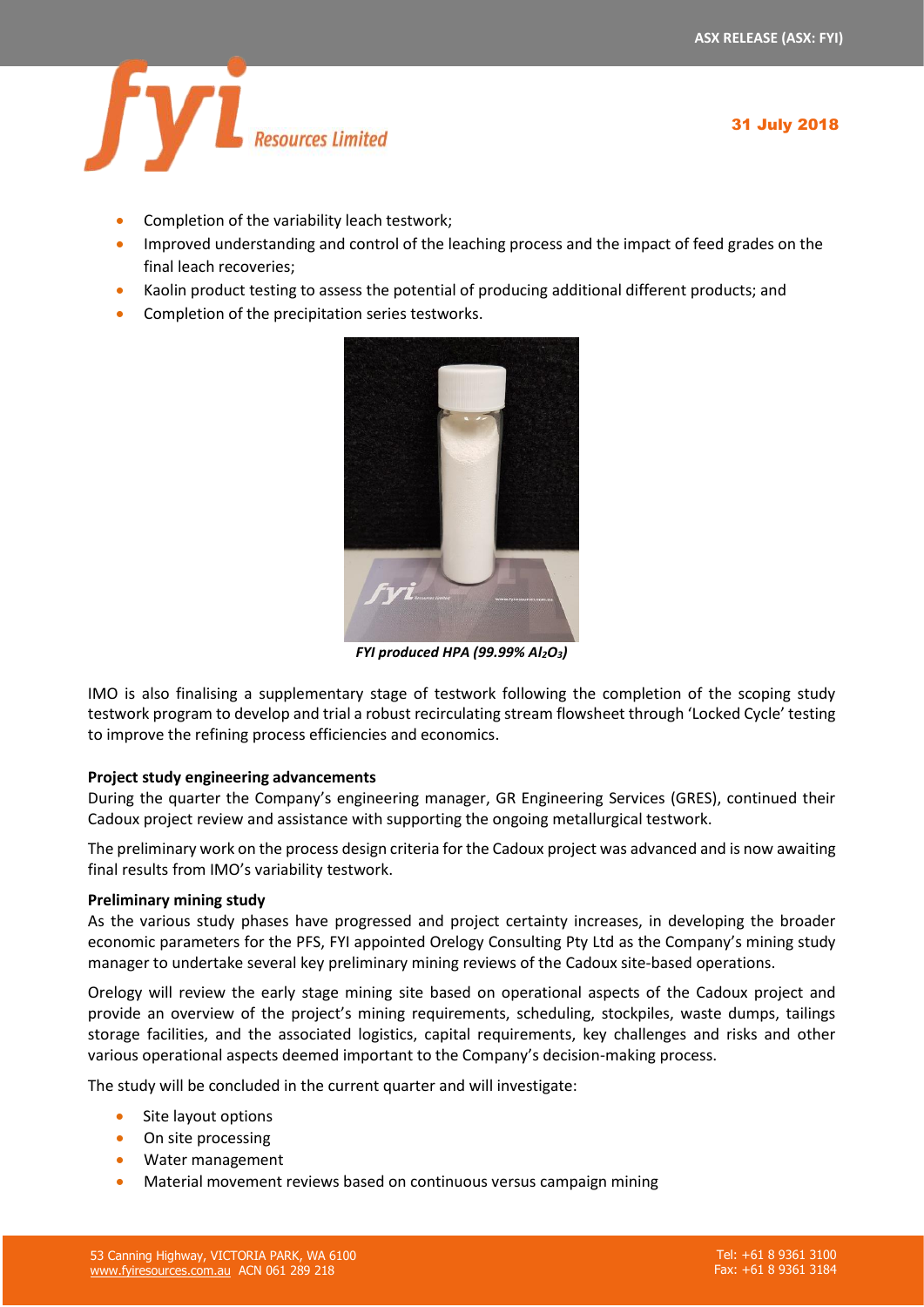

### **CRU marketing report**

FYI mandated commodity research group, Commodity Research Unit (CRU), to undertake a detailed HPA industry report to support the Company's view on the HPA market.

CRU's commodity research and industry intelligence provided useful insights and understanding into HPA in terms of supply, demand and pricing of an emerging and growing market.



Total HPA demand by end-use sector (tonnes)

CRU has focused on the HPA industry and identified it as being "one of the lesser known winners of the EV [electrical vehicle] story". CRU have forecast the growth in HPA to an expected 257% between 2017 – 2025, primarily driven from Lithium Ion Battery (LIB) and alternative battery technologies.

#### **Current quarter activities**

FYI will continue with the work undertaken to date by the various PFS managers. Most aspects of the PFS are at, or near, completion.

The current quarter's activities will include:

- Finalise the high-level metallurgical variability test work and trade-off studies;
- Increase the engineering study component (awaiting final completion of the metallurgical phases);
- High level mining and site operation study;
- Revised Cadoux resource model by CSA Global;
- Environmental base line studies to continue.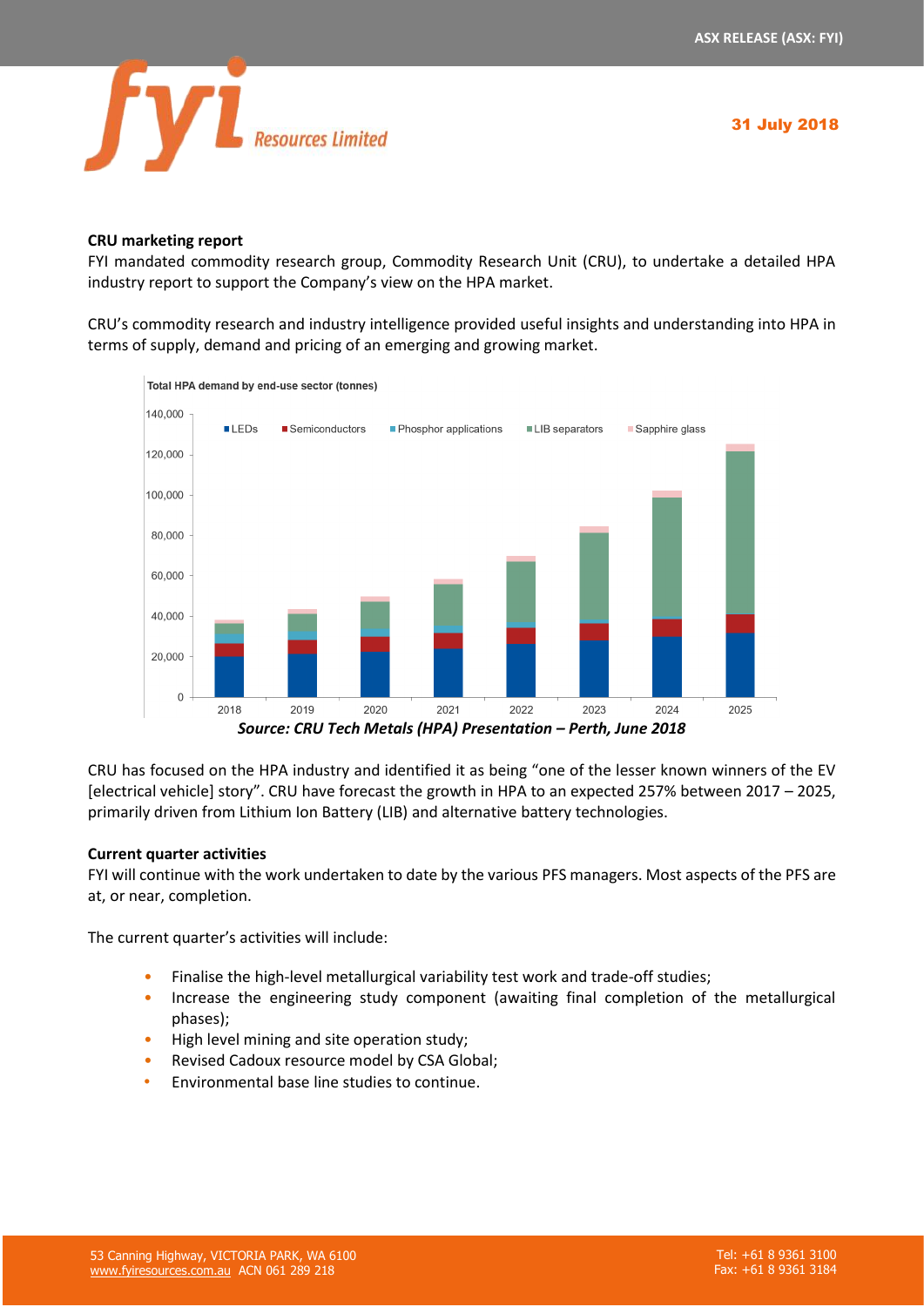

**Further information:** Roland Hill **Simon Hinsley** Tel: +61 414 666 178 Tel: 0401809653

Managing Director **Investor & Media Relations** [simon@nwrcommunications.com.au](mailto:simon@nwrcommunications.com.au)

## **About FYI Resources Limited**

FYI is positioning itself to be a significant producer of high purity alumina (4N & 5N or HPA) in a rapidly developing LED, electric vehicle, smartphone and television screen as well as other associated high-tech product markets.

The foundation of the HPA strategy is the superior quality aluminous clay (kaolin) deposit at Cadoux and the exceptional positive metallurgical response that the feedstock has to the Company's moderate temperature, atmospheric pressure and straightforward HCl flowsheet. The strategy's superior quality feedstock attributes combine with an engineered lower cost production resulting in world class HPA project potential.

#### **Interest in Mineral Tenements at 30 June 2018**

| <b>Tenement</b> | Location          | Interest at the beginning of<br>the quarter | Interest at the end of the<br>quarter |
|-----------------|-------------------|---------------------------------------------|---------------------------------------|
| E70/4673        | Western Australia | 100%                                        | 100%                                  |
| E70/5145        | Western Australia | 100% (under application)                    | 100% (under application)              |
| WMM SPLs (6)    | <b>Thailand</b>   | 100% (under application)                    | 100% (under application)              |
| ESM SPLs (6)    | Thailand          | 100% (under application)                    | 100% (under application)              |

#### **Competent person statements**

#### *Metallurgy*

The information in this announcement that relates to metallurgy and metallurgical test work is based on information reviewed and compiled by Mr Daryl Evans, a Competent Person who is a Fellow of the Australian Institute of Mining and Metallurgy (AusIMM). Mr Evans is an employee of Independent Metallurgical Operations Pty Ltd, and is a contractor to FYI. Mr Evans has sufficient experience that is relevant to this style of processing and type of deposit under consideration, and to the activity that he has undertaken to qualify as a Competent Person as defined in the 2012 Edition of the Australasian Code for the Reporting of Exploration Results, Mineral Resources and Ore Reserves (The JORC Code). All metallurgical exploration results reported have previously been released to ASX and are available to be viewed on the Company website [www.fyiresources.com.au](http://www.fyiresources.com.au/) .

The Company confirms it is not aware of any new information that materially affects the information included in the original announcements. The Company confirms that the form and context in which the Competent Person's findings are presented have not been materially modified from the original announcements. Mr Evans consents to the inclusion of the information in the form and context in which it appears.